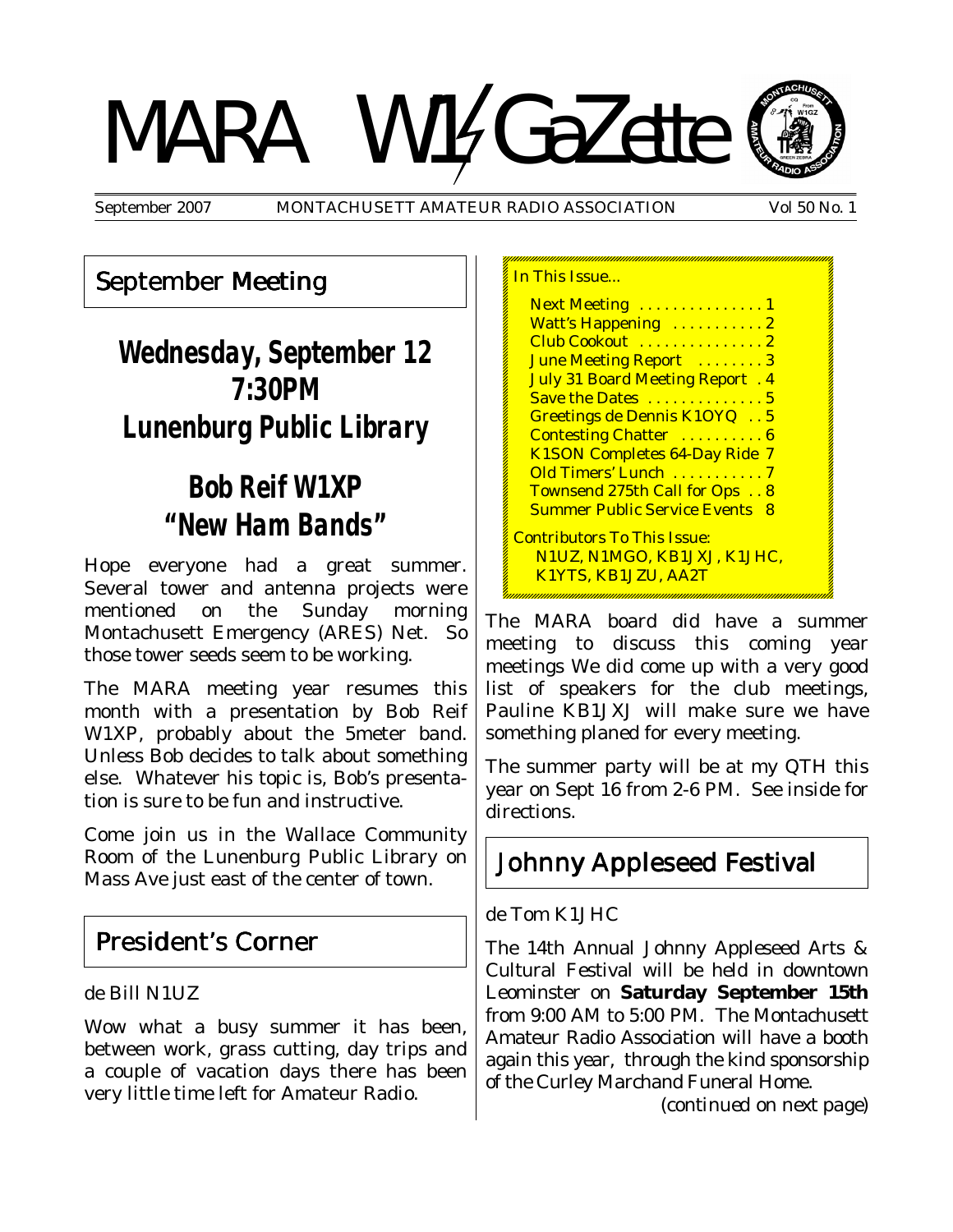#### Watt's Happening

#### **Sundays, 0800 local 5330.5** (ch 1) USB

Western Mass Emergency 60M Net Alternate frequencies are 5346.5 (ch 2), 5366.5 (ch 3), 5371.5 (ch 4), and 5403.5 (ch 5).

#### **Sundays, 0830 local 3937**

Western Mass Emergency Net. Alternate frequency is 3942 in case of QRN, QRM, or frequency in-use. Also a good idea to scan up and down 10kHz if you cannot find the net.

**Sundays, 0900 local 145.45-** Montachusett Emergency Net

**Mondays, 2000 local 147.525 simplex** Worcester Emergency Simplex Net

**Tuesdays, 1930 local 145.37-** Templeton Emergency Net

**Wednesdays, 2100 local 28.341** Harvard Repeater Club 10 meter sideband net "Activity Night"

**Nightly, 2100 local 146.97-** Central Mass Traffic Net

**First Monday, 1900 local 3943, 7245** RACES Net

**First Wednesday, 2000 local 3915** K1ARC Red Cross Net http://www.qsl.net/k1arc/

**Sunday, September 16**; Cambridge MA Flea at MIT; 3rd Sunday April - October

**Saturday, October 6**; Feeding Hills MA Mt. Tom ARA Hamfest, 11am

**Fri & Sat; October 12 & 13**; Deerfield NH NEAR-Fest; see www.near-fest.com

# Johnny Appleseed Fest - 15 Sep

#### *continued from page one*

We will be in the same spot as last year and tower, antennas, and radios have been promised. The big thing that we really need are volunteers to help with set-up starting at 7:00 AM and others to man the booth during the day.

Last year was quite successful with many visitors to the booth and contacts made around the country and into Europe. Young and old will be invited to try their hand at sending their names with a code key. So come on down to help or visit.

# Club Cookout - 16 Sep

Bill N1UZ and Pam Leger are hosting a cookout for MARA members and guests on Sunday, September 16 2-6pm.

Direction to 131 Old Westminster Rd, Hubbardston:

At the Cracker Factory in the center of Westminster, take South St. for 1.8 miles and go right on Minott Rd for 1.5 miles then bear left onto Newton Rd.. Stay on Newton Rd for .6 miles it will turn into Old Westminster Rd at the town line. Continue for .8 miles 131 is on the right side, Yellow house. We will have the radio on 145.450 hope you all can make it.

**NVARC QSL Card Sort October 18, 7:30pm Pepperell Community Center**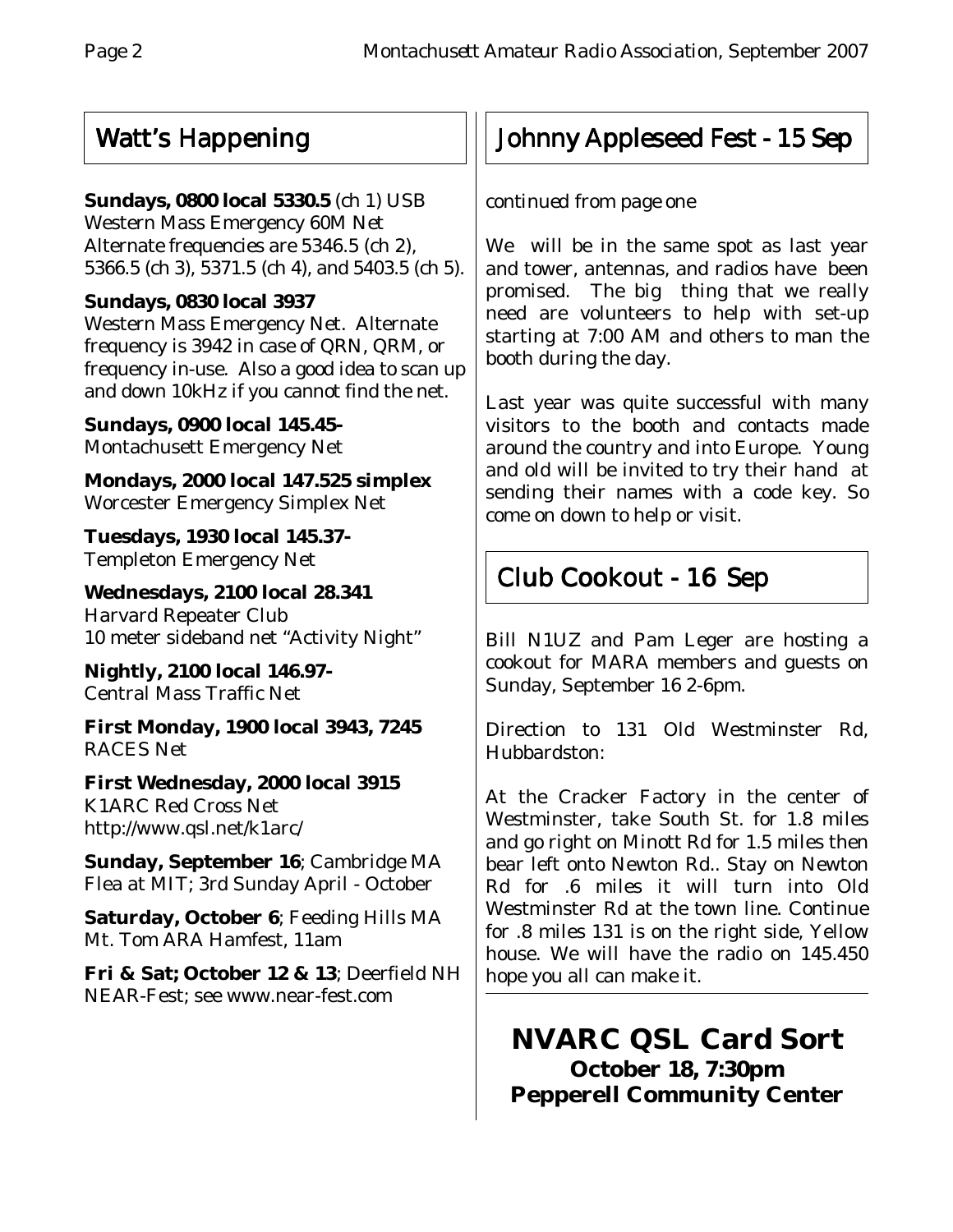## The MARA W1/GaZette

is published by the Montachusett Amateur Radio Association just prior to the monthly meeting. The newsletter is distributed free to members and friends of Amateur Radio.

Contents copyright © 2007, MARA. Permission to use in other Amateur Radio publications with credit to MARA is hereby granted.

The deadline for materials to appear in the W1/GaZette is noon on the Sunday before the first Wednesday of the month.

#### **NEWSLETTER STAFF:**

| Editors:   | <b>Ralph Swick KD1SM</b>            |
|------------|-------------------------------------|
|            | <u>978-582-7351 kd1sm@arrl.net_</u> |
| Webmaster: | <b>Paul Upham KD1YH</b>             |

#### **MEMBERSHIP INFORMATION:**

|                     | Club Secretary: Pauline Carulli KB1JXJ |      |
|---------------------|----------------------------------------|------|
| <b>Annual Dues:</b> | <b>Regular</b>                         | \$25 |
|                     | Family                                 | \$30 |
|                     | <b>Fixed income</b>                    | \$15 |
| <b>Meetings:</b>    | 2nd Wednesday, 7:30pm                  |      |
|                     | <b>September to June</b>               |      |

Mailing address: MARA PO Box 95 Leominster, MA 01453 Web site: http://www.w1gz.org/

#### **OFFICERS:**

| <b>Bill Leger, N1UZ</b>                                                                 | <b>President</b>      |
|-----------------------------------------------------------------------------------------|-----------------------|
| Ray Lajoie, KB1LRL<br>rplajoie@comcast.net                                              | <b>Vice President</b> |
| <b>Pauline Carulli, KB1JXJ</b><br>kb1jxj@arrl.net                                       | <b>Secretary</b>      |
| <b>Gordon LaPoint, N1MGO</b><br>n1mgo@arrl.net                                          | <b>Treasurer</b>      |
| <b>Charlie Cayen, KT1I</b><br>kt1i@arrl.net                                             | <b>Trustee</b>        |
| <b>MARA owns and operates the W1GZ repeater on</b><br>145.45 (CTCSS 74.4) in Fitchburg. |                       |

#### June Meeting Report

de Pauline KB1JXJ

13 June 2007

Lunenburg Public Library Wallace Room, Lunenburg MA.

Present: 19; Bill N1UZ, Paul KD1YH, Gordon N1MGO, Pauline KB1JXJ, Ray KB1LRL, Bill W1UD, Tom AB1GF, Ralph KD1SM, Gary K1YTS, Jeff KB1FTN, Norm W1BYH, John KK1X, Barry W1HFN, Ed KB1LJJ, Nancy KB1KEF, Bob KB1JZU, David KB1OPS, Suzie KB1OZQ, and Walter K1CMF.

07:25 - General Meeting called to order and **Introductions** 

07:30--- Reports:

1) J.A Fair - K1JHC not present.

2) Field Day - On track

3) Ray will put in the T&G paper meetings and Field Day info

4) Ralph - KD1SM Saturday Longsjo Mountain Race, Need 6-7 more Hams

5) Gordon - N1MGO Treasurer's Report May 2007

| <b>Starting balance</b> |  | \$614.55                             |
|-------------------------|--|--------------------------------------|
| Income \$25.00 Dues     |  |                                      |
|                         |  | Expenses \$17.00 State for Field Day |
| <b>Ending Balance</b>   |  | \$622.55                             |

07:33-- Motion to accept financial report, Motion passed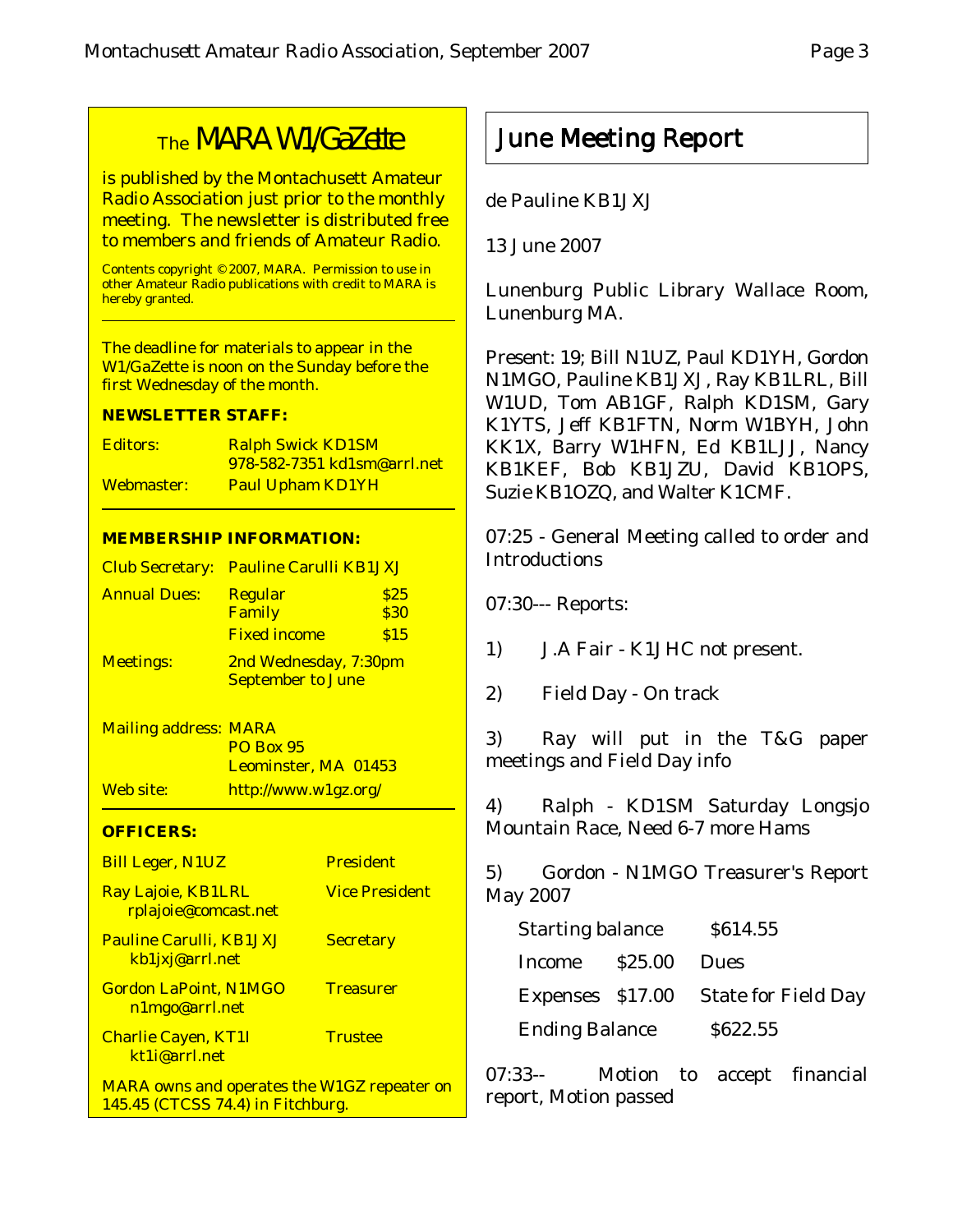07:34 Counters chosen for club election, Bill W1UD, John KK1X and Norm W1BYH

07:35 Ballots passed out and collected

Secretaries Report - Accepted as published in News Letter

VP - No report

Discussion on Repeater progress

Ralph - KD1SM Check from Bill - NZ1D for booklets, presented to the Club

Pepperell Card sort is October 18.

Web site www.w1gz.org is up and running

07:42 Motion for secretary to cast one ballot for the unopposed officers and the result of the VP election was Ray Lajoie KB1LRL, Other officers are: President - Bill N1UZ, Secretary - Pauline KB1JXJ, Treasurer - Gordon N1MGO, Trustee - Charlie KT1I. Also appointed is Web Master - Paul KD1YH

8:00 Presentation: Gordon - N1MGO on Digital Modes

8:50 Adjourn

Respectfully Submitted Pauline R. Carulli, KB1JXJ **Secretary** 



# MARA Board Meeting; 31 Jul

de Pauline KB1JXJ

- 1. Summer Outing at Bill N1UZ Sept 16
- 2. Holiday Luncheon Bootlegger Restaurant \$20/person. 02 Dec or 16 Dec
- 3. May meeting hosting QSL sort night, provide pizza
- 4. Discussion of:
	- a. Additional speakers for meetings.
	- b. Flea market in off year of ARRL at Boxborough
	- c. J.A. Fair \$125 Fee canceled
	- d. Discussion of publicity for the club, Public access TV is approximately \$20/year
	- e. Studio visits to LATV and/or FATV
- 5. Ray KB1LRL , badges for club members
- 6 Meeting format
	- a. Introductions of new people only
	- b. Reports
	- c. Presidents message/report
	- d. Speaker
- 7. Web Site Move to w1gz.org, opening page needs to be more exciting. Gordon will email links for his wx station to the web master
- 8. Field Day 2008
	- a. Bill N1UZ secured Academy Hill in Westminster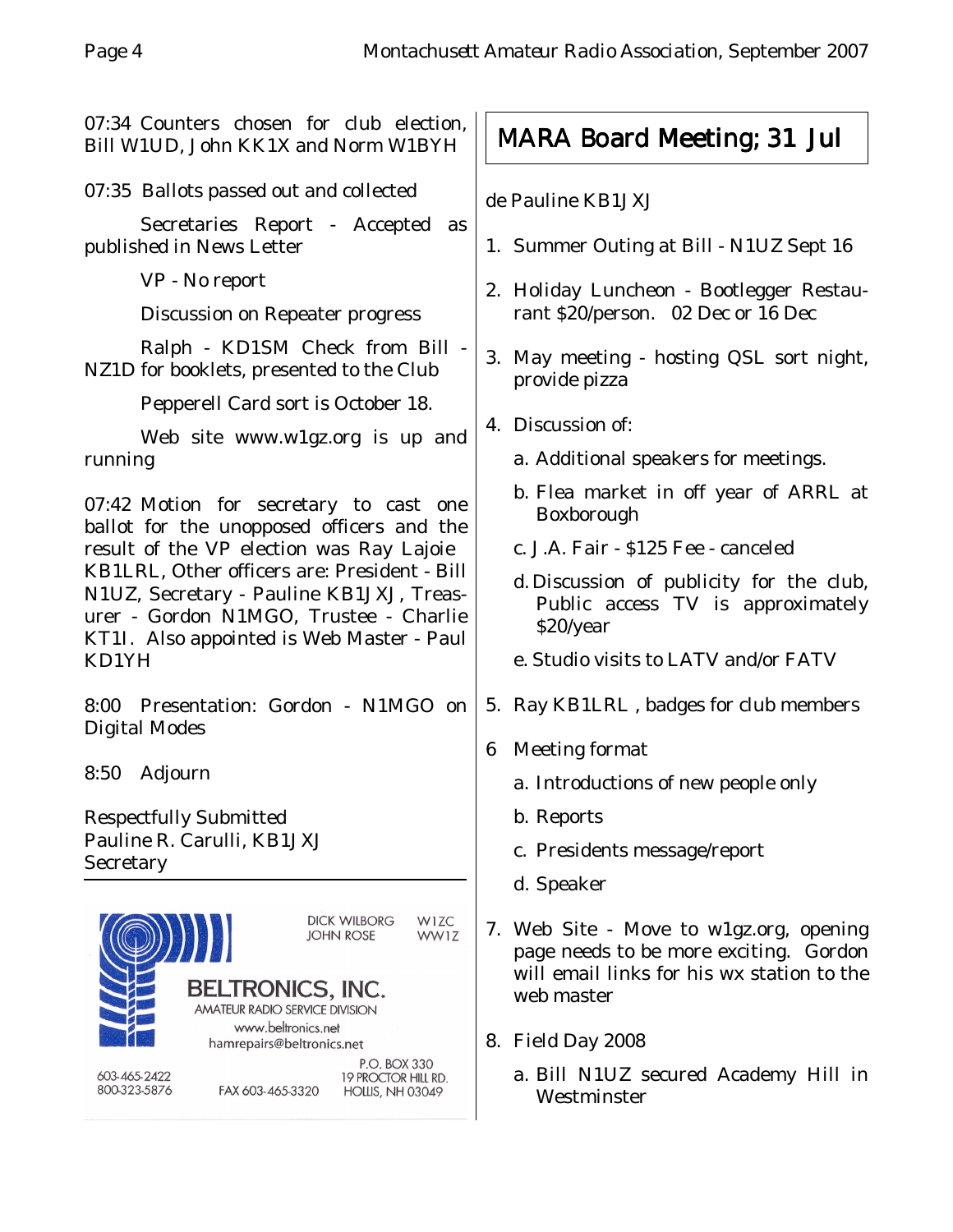- b. Ray KB1LRL has a 10x20 tent
- c. Dates are 28-29 June 2008

Adjourn at 8:50 pm

Present: Bill N1UZ, Ray KB1LRL, Gordon N1MGO, Pauline KB1JXJ, Charlie KT1I, Pam XYL of Bill.

Respectfully Submitted Pauline R. Carulli, KB1JXJ **Secretary** 



Above: Pam, Bill N1UZ, Charlie KT1I, Ray KB1LRL, Gordon N1MGO, Pauline KB1JXJ, Paul KD1YH enjoy the Leger QTH at the Board meeting. Photo by N1MGO.

#### Save The Dates

The MARA Summer Outing 16 September 2007



**Hosts** Bill & Pam Leger 2pm to 6pm



The Bootlegger Restaurant 50 Massachusetts Avenue Lunenburg MA

2 December 2007 1 o'clock Details to Follow

KB1JXJ

## Greetings de Dennis K1OYQ

From: K1OYQ To: N1MGO Subject: RTTY Date sent: Sat, 1 Sep 2007 14:37:23 -0400

Gordon,

Just worked you on 20 M RTTY. I tried to get back to you again but the band shifted on us.

I grew up in Leominster and got my first license as KN1OYQ around 1959. I knew Tom Duffy, Bruce Giunta, Bob Scherer, Ray Chaisson, Harry Howard, Jim Moran (Sr & Jr), Bill Voedisch and a few other I can't remember.

I was a member of the Montachusett Amateur Radio Club in Fitchburg. It is quite a kick to work your hometown. Thanks for the QSO.

Dennis LaPierre K1OYQ



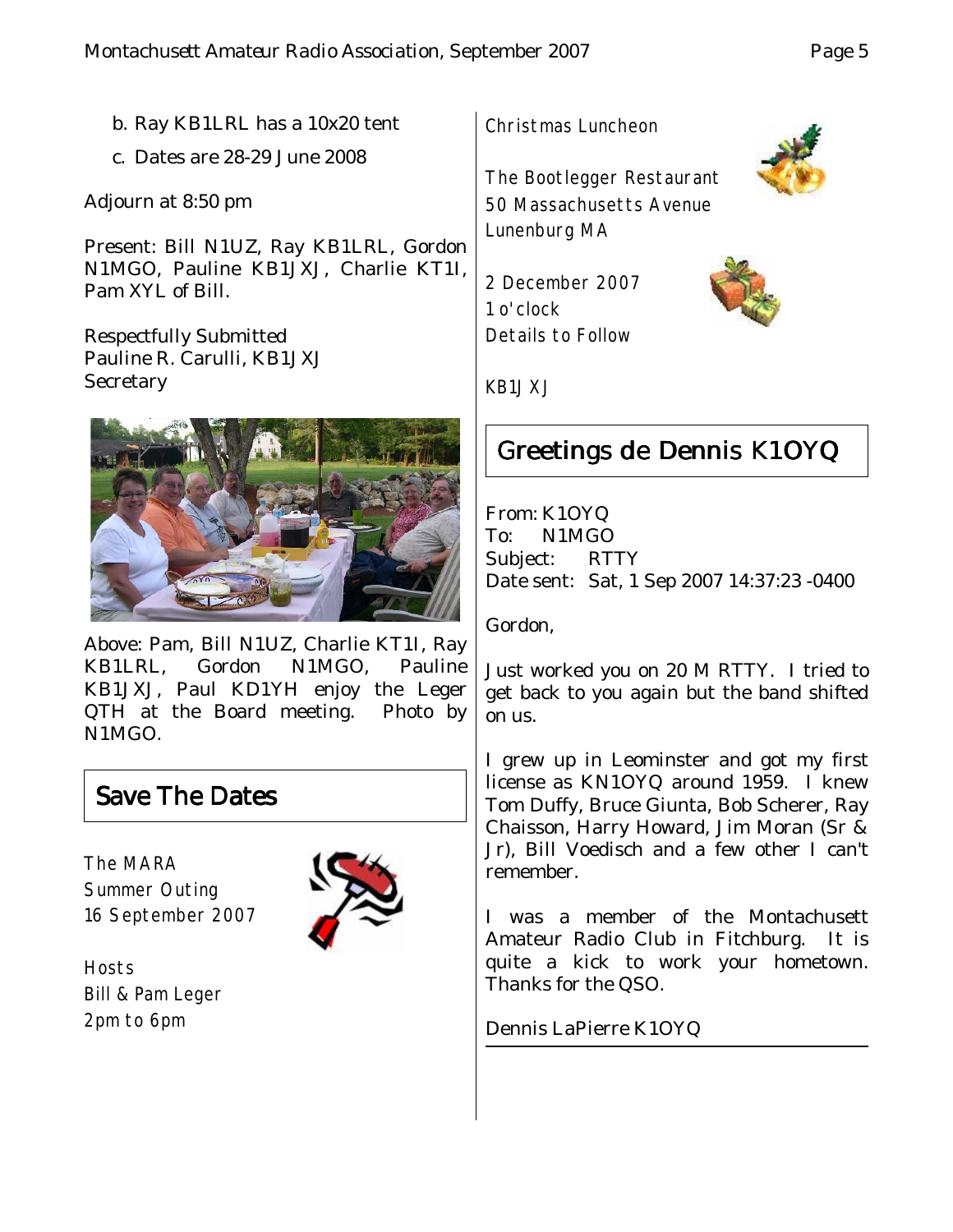# Contesting Chatter

de Gordon N1MGO



September 2007

Contests coming up in September:

8-9 Sat 0000 - Sun 2359 Worked All Europe DX-Contest - SSB

15-16 Sat 1200 - Sun 1200 The 49th Scandinavian Activity Contest - CW

15-16 Sat 1800 - Sun 1800 QCWA QSO Party - All

16 Sun 0000 - 0400 North American Sprint Contest - SSB

22-23 Sat 1200 - Sun 1200 The 49th Scandinavian Activity Contest - SSB

29-30 Sat 0000 - Sun 2400 CQ WW RTTY DX Contest - RTTY

Contests coming up in October

6 Sat 0000 - 2359 LoTW Contest - SSB

6 Sat 0000 - 2400 The PSK31 Rumble - PSK

6 Sat 0000 - 2359 LoTW Contest - SSB (New: See http://74.194.51.88:7777/)

13 Sat 0000 - 2359 LoTW Contest - CW/Digi

13 Sat 0000 - 0759 The Makrothen Contest (1) - RTTY (see web site, 3 parts)

15-19 Mon 1300 - Fri 2400 School Club Roundup - All

20-21 Sat 0000 - Sun 2400 JARTS WW RTTY Contest - RTTY

20-21 Sat 1500 - Sun 1459 Worked All Germany Contest - CW/SSB

28-29 Sat 0000 - Sun 2400 CQ WW DX Contest - SSB

The above contests are some of the big ones to start the fall and winter contest season. There are many other contests also going on during September and October.

For more contests and information, with links to the rules see: http://www.sk3bg.se/contest/ or http://www.hornucopia.com/contestcal/conte stcal.html

Are you into DX hunting? If so, this contest season will benefit you. Many of the hard to get DX entities are active during some of the contests, especially the big ones like the CQ WW DX RTTY, CW and SSB. The club meetings will have presentations through out the year related to various aspects of DXing. Using a DX cluster to watch for your needed country can also help. Most of the modern logging programs and contest loggers will connect to dx clusters using a packet network or over the Internet. DXTelenet is a stand-alone program to connect to dxcluster sites, see http://www.qsl.net/wd4ngb/telnet.htm

DXTelenet can also interface to several logging programs to provide them with DX spots from various sources, with filtering.

Is your station ready for the upcoming contest season? Do you have all of the antennas and antenna switching you need? Are your radios ready? Have you checked the power cords to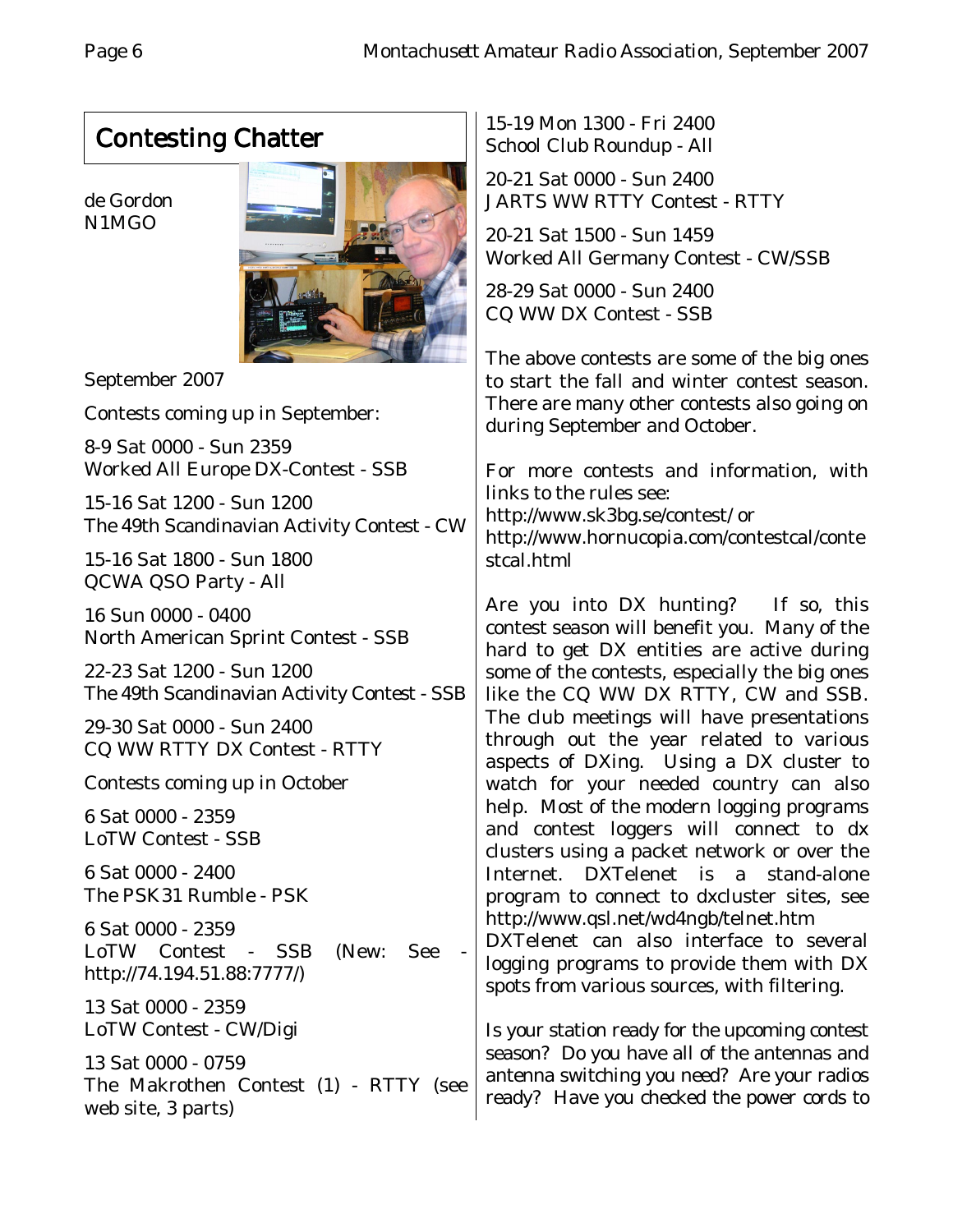make sure you have no loose connectors? Is the computer interfacing equipment working and all checked out? If you use an external tuner, is it checked out for proper operation. If your tuner is a manual one do you have charts built listing the settings for all of the frequency ranges and antennas you will be using? This makes it much faster to shift antennas and frequencies during fast paced contest activity. Have you checked the cooling fans on all your equipment, computers, radios, amps, power supplies and anything else that has a cooling fan?

If you use an amp for high power, especially 500 watts and over, make sure all your coax connections are in good shape, and the coax itself is free of kinks or very sharp bends. High power can cause heating of the Dielectric and "migration" of the center conductor, especially if you have high SWR and tune it out with an antenna tuner. This will lead to shorts in the coax, not what you need or want during a contest or a big pileup when you are chasing that rare DX station. Some of the smaller coax types, like RG-58, have a maximum voltage rating that is less than what they will see if using 1000 watts, or more. So use the correct transmission line for the power you are running, not just the loss factor should be considered!

I will be doing various contests through out the year, if you are interested in watching or participating in any contest let me know. Many of the contests have a multi-operator category that I will switch to if I have any other operators. I can use WriteLog or N1MM contest software, if you have a preference.

If you need help with log submission, or setup for a contest, I will try to help. Call me on the club repeater, or e-mail me, or stop by.

Gordon - N1MGO

#### K1SON Completes 64-Day Ride

Jerome Rogich K1SON, son of Jerry AA2T, spent his summer riding his bicycle from San Francisco to Washington DC. With 90 of his Pi Kappa Phi fraternity brothers, Jerome was participating in the Journey of Hope fundraising ride to benefit children and adults with disabilities.

Jerome's story was the Page One article by Lindsay Savageau in the August 24 issue of the Leominster Champion.

Jerome is a student at UMass Amhers**t** where, according to Savageau, the Journey of Hope began in the late 80's or early 90's with Pi Kappa Phi's Push America program. Jerome raised over \$5,700 for the program with his participation.

Jerry AA2T traveled (by automobile, we presume) to Washington DC to meet Jerome on the group's arrival and spend a few days there.

Congratulations to you and your fraternity brothers, Jerome! Congratulations also to Mom and Dad. Jerome has posted some photos of his 3,400 mile journey at http://www.flickr.com/photos/jrogich

#### Old Timers Lunch

de Tom K1JHC

An interesting one and half hours was had on Wednesday August 7th. Regulars present were Norm W1BYH, Charlie KT1I, Roy W1OOY, Howard W1TQB, and Tom K1JHC. The group welcomed Al Faul KA1AKD. Topics centered around the ability of many DXers to speak many languages. Why not join us at Bickford's Restaurant on the first Wednesday of each month at 12:30 PM.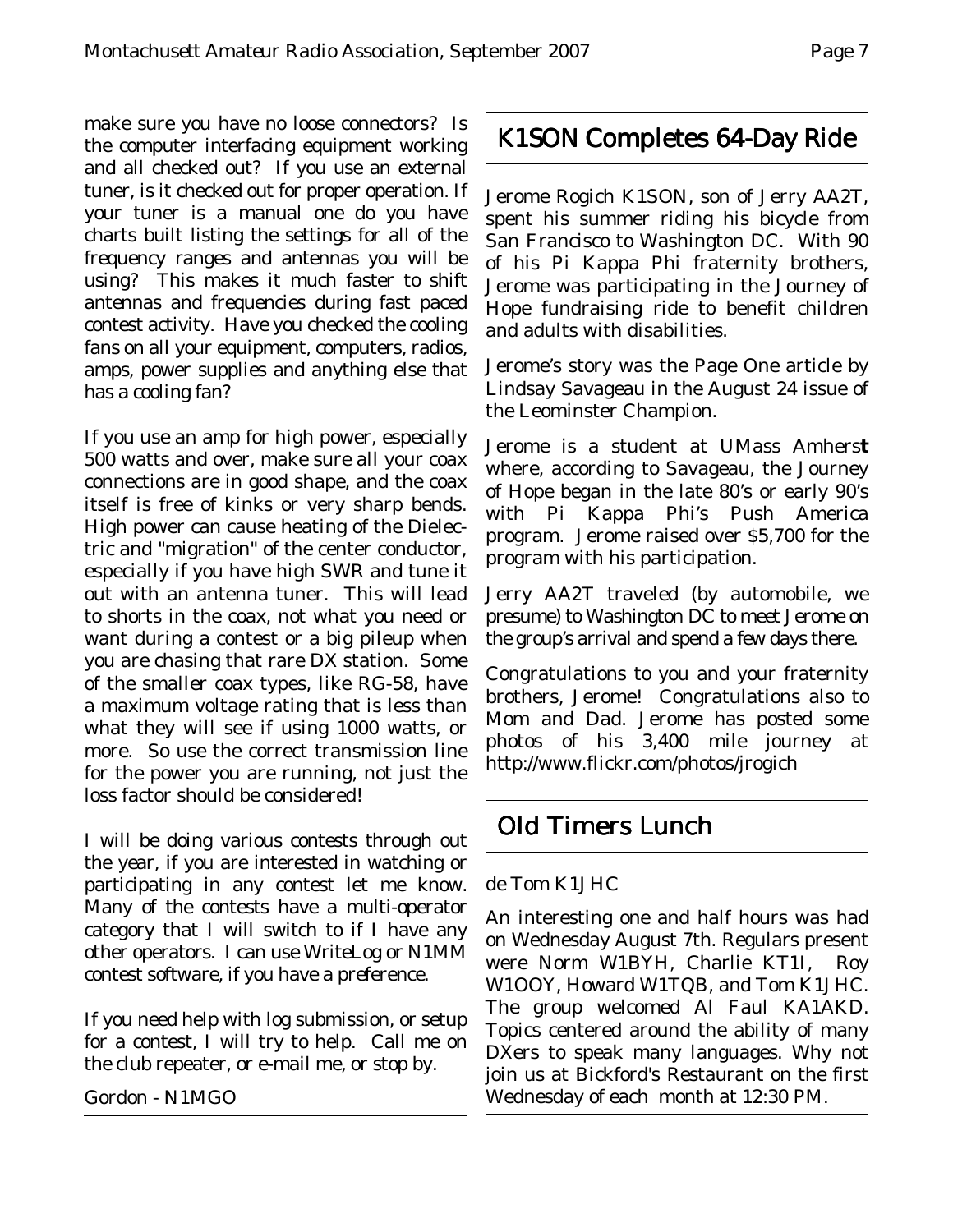#### Call for Volunteers - 23 Sep

#### de Gary K1YTS

The Town of Townsend will be having a 275 anniversary parade on Sunday 23 September at 2 PM. The parade will consist of 4 main divisions and over 100 units.

The parade route is 1.6 mi long and will be about 1.5 hours of duration. Hams are needed for organization and safety functions.

Contact: K1YTS@ARRL.org or phone 978 815 4992 for information or to volunteer. Also visit http://www.townsend275.org or tune to 91.7 FM radio of in the center of Townsend.

#### Antenna Improvements

In mid-July Tom AB1GF installed a new VHF vertical atop Bob KB1JZU's tower.



## **MARA Member EMail List**

Did you receive the email notice of this issue of the W1/GaZette? If not, then you're not on the MARA members email distribution list and you may be missing other Club notices.

The members list is mara@w1gz.org and posting is restricted to people who are subscribed, to minimize spam. The list does not currently get a huge amount of traffic, so if you'd like to subscribe you don't need to worry about getting a flood of new email.

Let Ralph KD1SM know if you'd like to be added to the list. email ralph@kd1sm.net.

# Winchendon Triathlon; 29 July

On Sunday, July 29, MARA members Gary K1YTS, Ray KB1LRL, Charlie KT1I, John KK1X, and Ralph KD1SM answered the request for volunteers to assist with a swim-bike-run triathlon around Lake Dennison in Winchendon. This was the first year for this event at this location and despite a last-minute course change forced by a road closing due to an automobile accident a few hours before the event, the event seemed to proceed without any serious problems.

The full radio crew included John N2YHK, coordinator, Stan KD1LE, Callie K1ZAK, Andy KB1JRX, and Linda KB1KCW.

The event organizer was so pleased with the help of the Amateur Radio operators that our assistance was requested again in August for a triathlon in Gardner.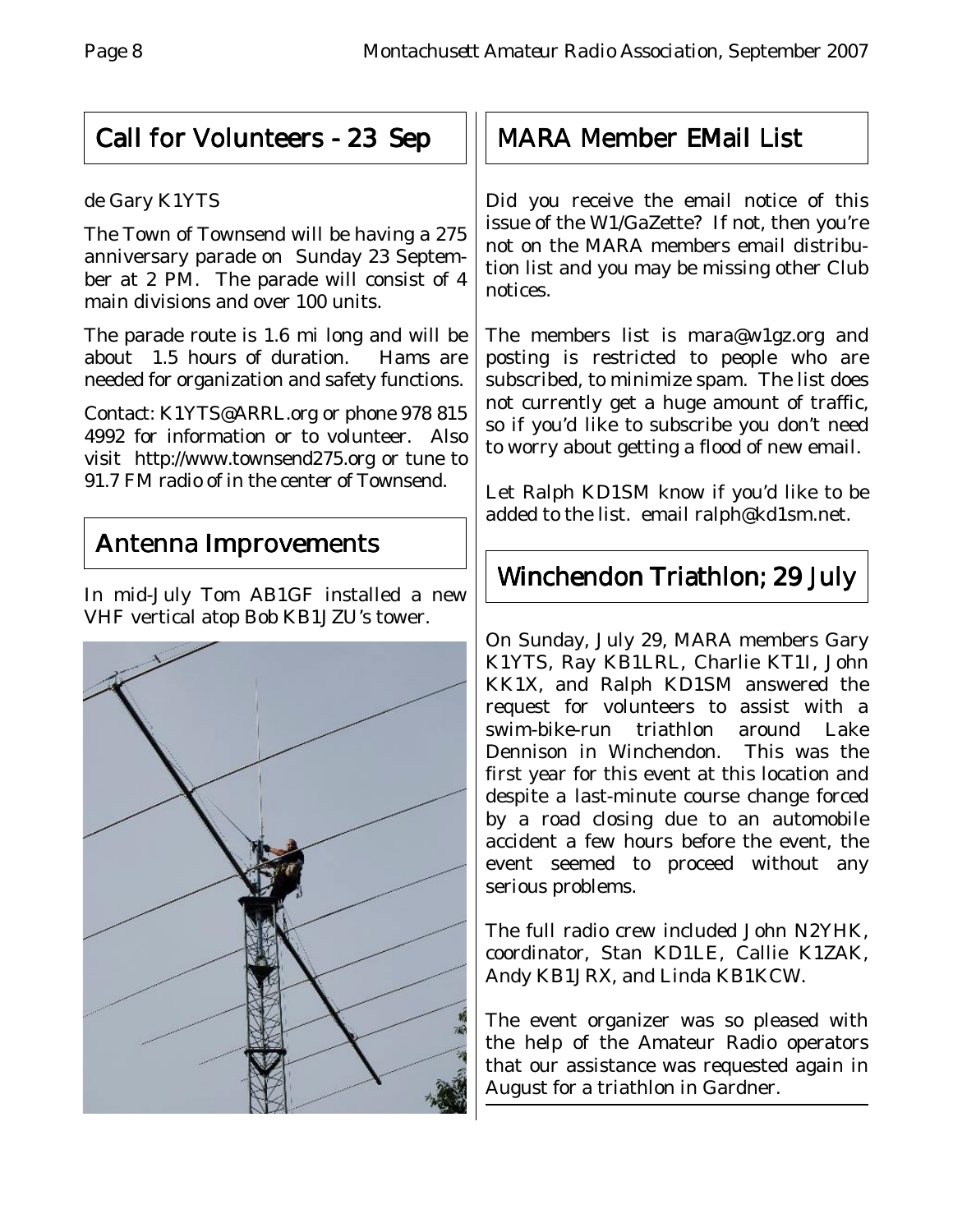#### Longsjo Classic; 30 June, 1 July

#### de KD1SM

The weekend after Field Day was another beautiful one weather-wise and that was just dandy for the 730 bicycle racers and 14 Ham volunteers who participated in the Longsjo Classic bicycle race.

This four-day event brings professional-level bicyclists from around the world to our area. Day 1 is time trials, day 2 is a circuit race around a 3.1 mile course. The different classes of racers make between 6 and 25 laps of this course. Day 3 is the "Mount Wachusett Road Race". This course in Westminster and Princeton is 11.4 miles and the racers make 4 to 9 laps. On the final lap the racers turn into the Mt. Wachusett Reservation and finish at the top of the mountain. The final day is the Downtown Criterium on a 0.9 mile course with 17 to 55 laps. The Pro Men (the most laps) race a total of 232 miles over the 3 days.

Volunteers from MARA, the Nashoba Valley Amateur Radio Club, the Mohawk Amateur Radio Club, and the Worcester Emergency Communications Team were stationed around the courses on days 3 and 4 to help with any emergency communication necessary. On the Mountain Road Race our information about the locations of each race group also helps the Police manage traffic and the USCF officials keep track of the progress of the race.

Operators Bob Johnson AB1CV, Tom Duffy K1JHC, Gary Busler K1YTS, Callie Cornell K1ZAK, Larry Swezey KB1ESR, Ray Lajoie KB1LRL, Stan Pozerski KD1LE, Ralph Swick KD1SM, John Griswold KK1X, Charlie Cayen KT1I, Tom

Pratt N1KKY, Gordon Lapoint N1MGO, Paul Topolski W1SEX, and Bob Nichols WA1VVT, contributed 214 person-hours of volunteer time to help with health and safety communication as well as course logistics for the US Cycling Federation officials.

In addition to two fine days with excellent vantage points from which to view the races, we get many "thank you"s from the riders and from the USCF officials. The Saturday Ham crew of 12 was specially thanked in-person by two US Cycling Federation officials Kinnin Payson, Longsjo Technical Director, and Mike Conlan, Chief Referee. Race Director Bill Chiarchiaro of the Fitchburg Cycling Club also came over to thank us as we were staging in the Wachusett ski lodge parking lot. Ms. Payson said that the USCF always looks forward to the Longsjo because of the excellent support they receive from the Amateur Radio operators.

Many thanks to the 14 volunteers who helped this year.



left-right: KK1X, K1YTS, K1ZAK, AB1CV, KT1I, N1MGO, N1KKY, KB1ESR, WA1VVT, (front) KD1LE. (KD1SM photo)